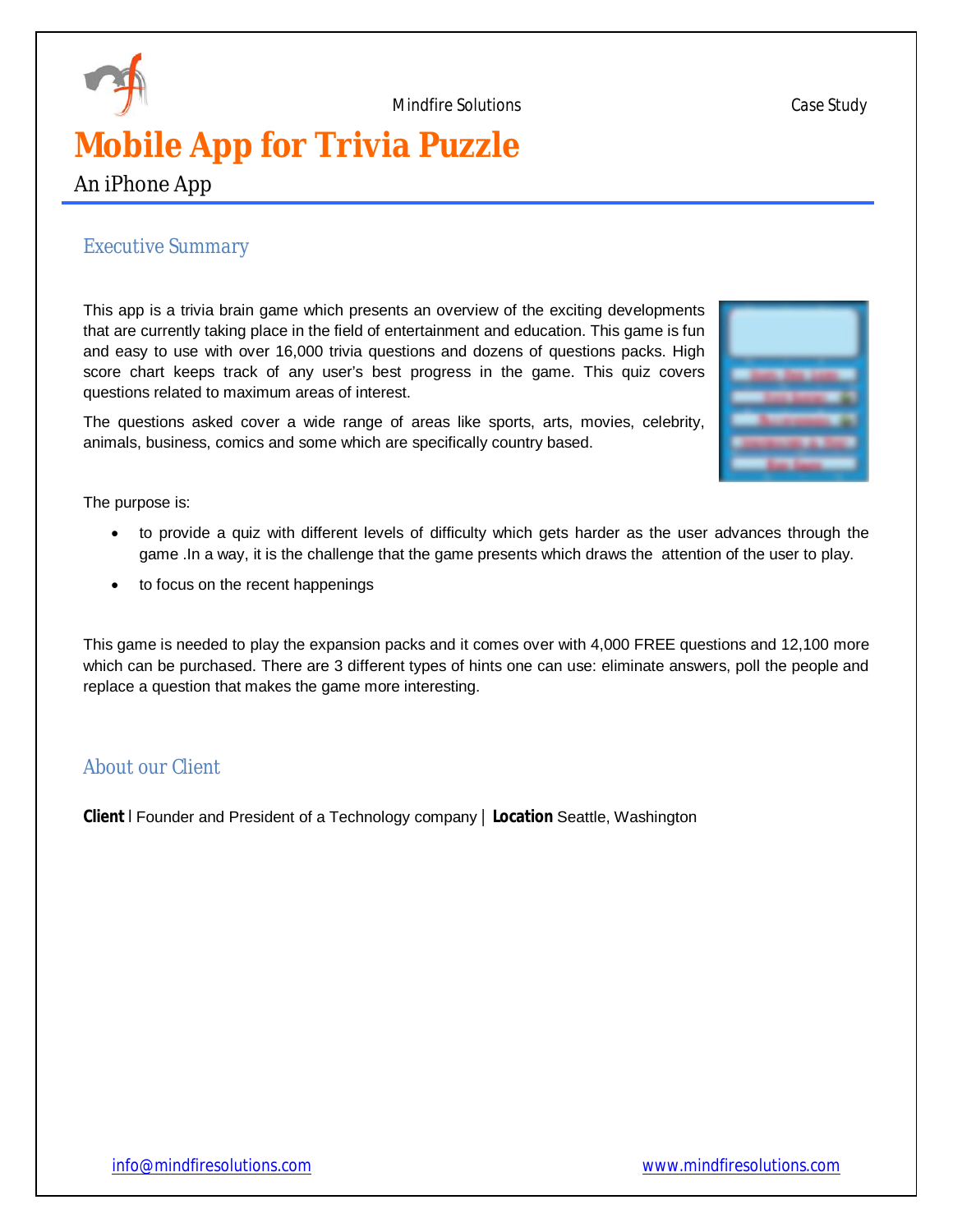

### *Business Situation*

The US firm set out to achieve its primary goal – to build an mobile quiz app.

- Target devices aim for as much consistency as possible, but use native APIs and GUI controls for design consistency within the platform.
- The entire game is 'locked' in vertical orientation.
- Do not interfere with standard phone functions, like making phone calls etc.
- Mode of purchasing that suits as per platform.
- Integration with the Third party server, i.e. OpenFeint.

#### **For the security purpose,**

- The questions are included in compiled code so that the files cannot be opened and hence the questions.
- The expansion packs in the game cannot be hacked / unlocked, and there is security against the redistribution.

#### **Questions Structure**

- The questions are stored in separate files for each category.
- Entire categories or every question can be purchased with unlocks upto 16,100 Qs which can be randomized and played in a single game.
- The questions follow specification format.

# *Solution Details* **The Mindfire Solution**

Accepting the challenge of the complexity of work, Mindfire's developers started putting in their effort to develop this app. Few discussions among the developers lead to a plan to build the mobile quiz with the aim of delivering the highest possible quality project and a solution that exceeds the customer's expectations.

Mindfire's developers have made a lot of modifications and updates in the project from time to time, as required by the client. Also we have provided the effective suggestions which proved to be of consequence

We have used In-App purchase in iPhone and PayPal in Android for purchasing the expansion packs.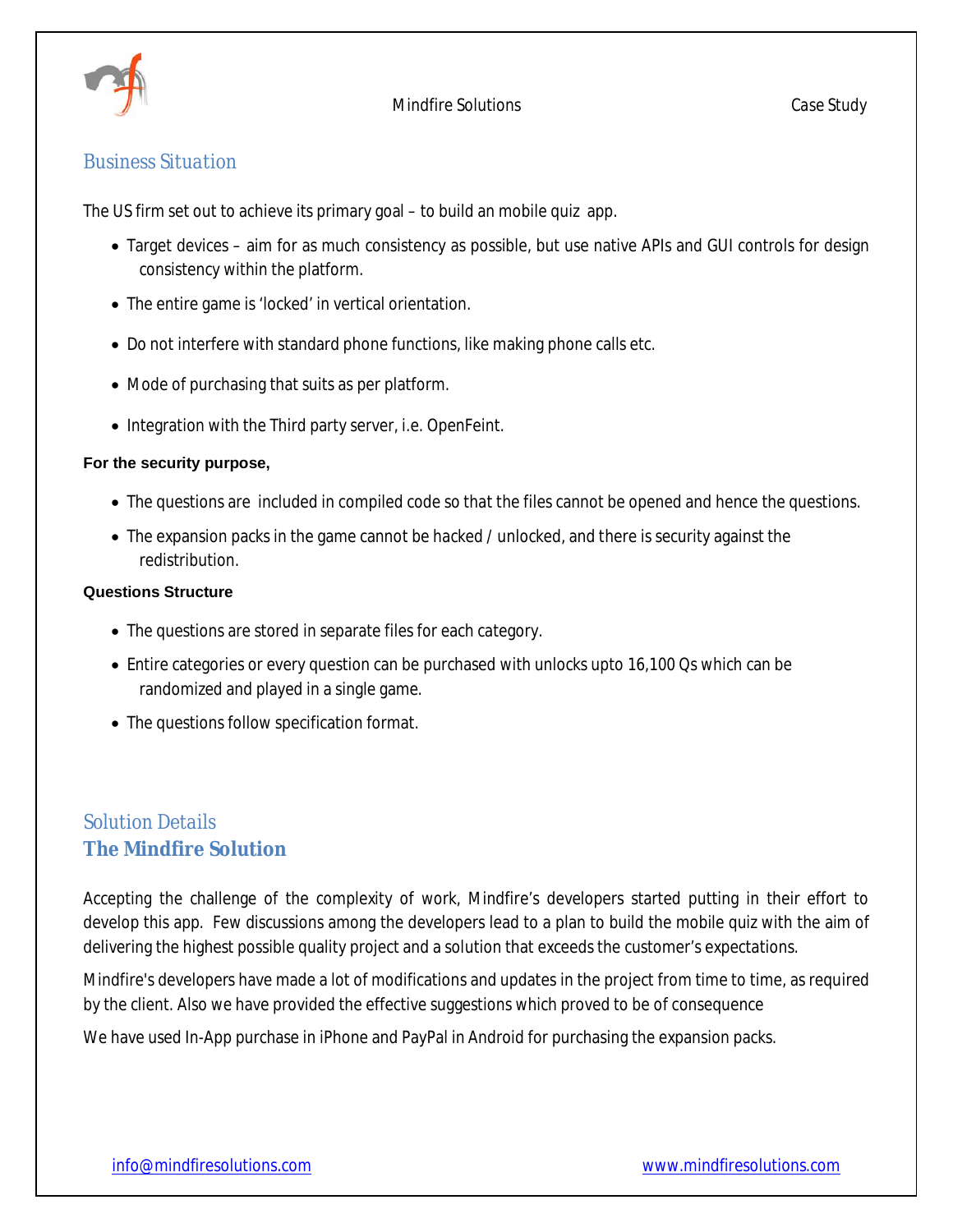

# Mindfire Solutions *Case Study* Work Flow

Here are some screens that are designed as per client's specification.



- **Open Feint Menu –** new user can create / switch account .
- **Main menu** displays the list of available options.
- **Select Game -** displays a list of question packs that to be played**.**
- **Game Quiz –** displays a question with three hints \ difficulty level \ timer.
- **Achievements –** user can view his achievements.
- **High Scores –** user can view local/global high scores.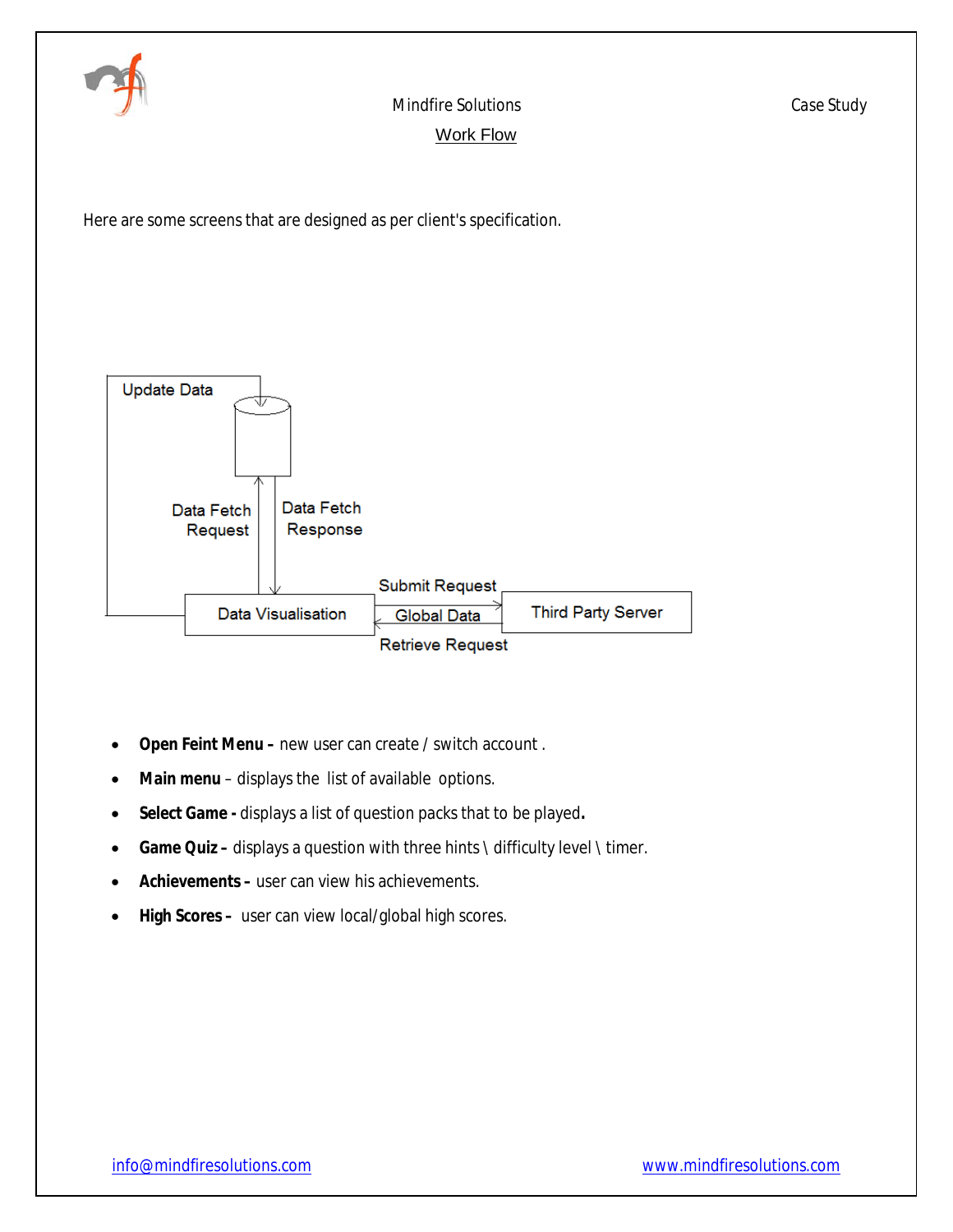

# *Achievements*

The main hurdle on this project is to how to generate a number which is not on the same row, column and sub grid. To develop this, our teams efficiently implemented the Backtracking algorithm, which generated a number which was unique for the same row, column and sub grid on a great speed.

# *Technologies*

• iPhone SDK, Cocoa Touch, Xcode3.2.5.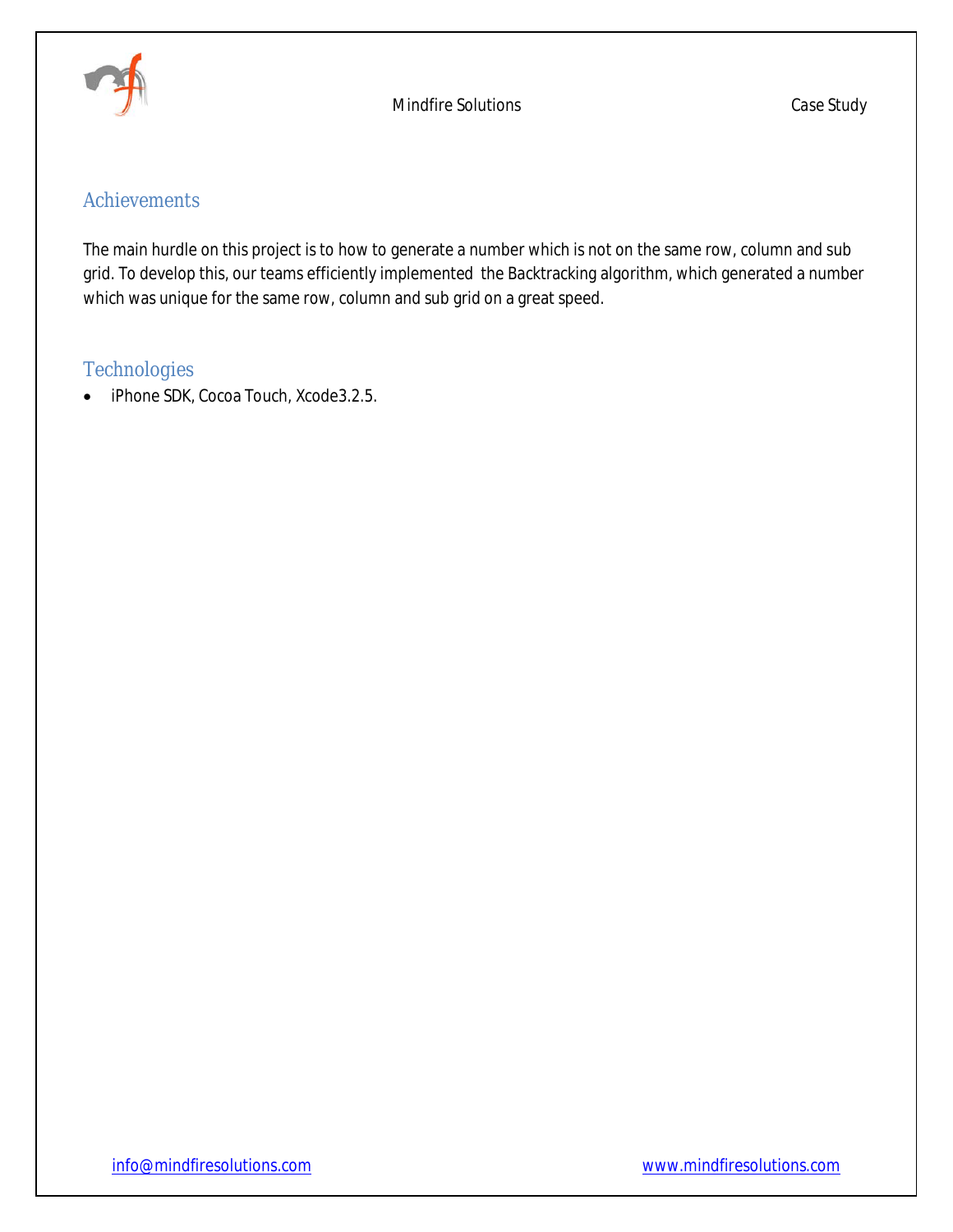

# **Software system**

## **Screenshots :**











|                               |                   |      | k. |  |  |
|-------------------------------|-------------------|------|----|--|--|
| <b><i>Children Street</i></b> |                   |      |    |  |  |
| 12, 1999                      |                   | 2020 |    |  |  |
| <b>CONSUMERS AND STATE</b>    |                   |      |    |  |  |
|                               | <b>STATISTICS</b> |      |    |  |  |